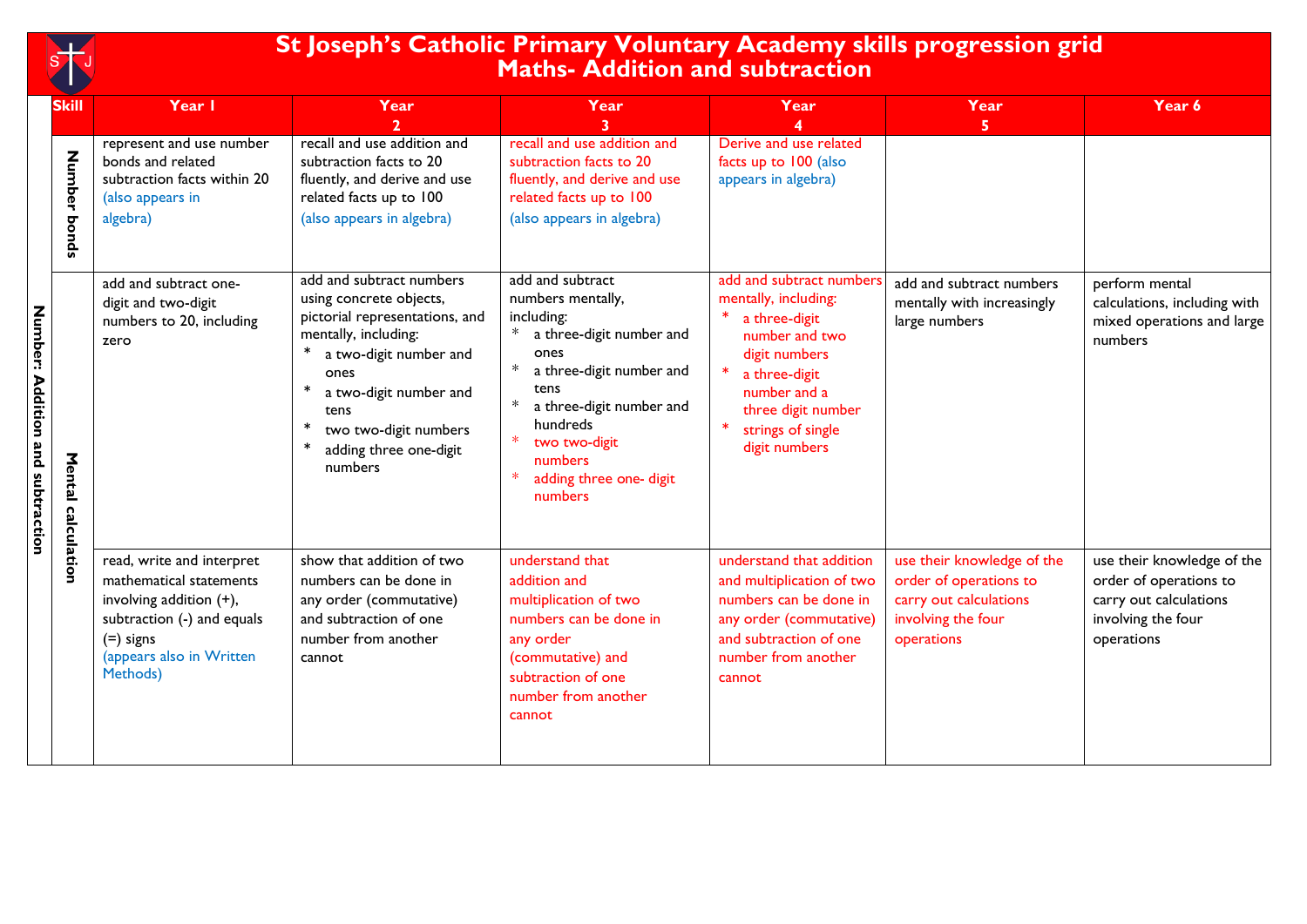|                                                                                                                                                                         | <b>WRITTEN METHODS</b>                                                                                                                                                                       |                                                                                                                                                  |                                                                                                                                                        |                                                                                                                                                                                                                                                       |                                                                                                                                                                              |  |  |  |  |
|-------------------------------------------------------------------------------------------------------------------------------------------------------------------------|----------------------------------------------------------------------------------------------------------------------------------------------------------------------------------------------|--------------------------------------------------------------------------------------------------------------------------------------------------|--------------------------------------------------------------------------------------------------------------------------------------------------------|-------------------------------------------------------------------------------------------------------------------------------------------------------------------------------------------------------------------------------------------------------|------------------------------------------------------------------------------------------------------------------------------------------------------------------------------|--|--|--|--|
| Year I                                                                                                                                                                  | Year <sub>2</sub>                                                                                                                                                                            | Year 3                                                                                                                                           | Year 4                                                                                                                                                 | Year 5                                                                                                                                                                                                                                                | Year 6                                                                                                                                                                       |  |  |  |  |
| read, write and interpret<br>mathematical statements<br>involving addition (+),<br>subtraction (-) and equals<br>$(=)$ signs<br>(appears also in Mental<br>Calculation) | add and subtract numbers<br>with two digits using<br>informal methods                                                                                                                        | add and subtract numbers<br>with up to three digits,<br>using formal written<br>methods of columnar<br>addition and subtraction                  | add and subtract<br>numbers with up to 4<br>digits using the formal<br>written methods of<br>columnar addition and<br>subtraction where<br>appropriate | add and subtract whole<br>numbers with more than 4<br>digits, including using formal<br>written methods (columnar<br>addition and subtraction)                                                                                                        | add and subtract whole<br>numbers with more than 4<br>digits, including using formal<br>written methods (columnar<br>addition and subtraction)                               |  |  |  |  |
|                                                                                                                                                                         | <b>INVERSE OPERATIONS, ESTIMATING AND CHECKING ANSWERS</b>                                                                                                                                   |                                                                                                                                                  |                                                                                                                                                        |                                                                                                                                                                                                                                                       |                                                                                                                                                                              |  |  |  |  |
|                                                                                                                                                                         | recognise and use the inverse<br>relationship between<br>addition and subtraction and<br>use this to check calculations<br>and solve missing number<br>problems (also appears in<br>algebra) | estimate the answer to a<br>calculation and use<br>inverse operations to<br>check answers<br>(also appears in<br>multiplication and<br>division) | estimate and use inverse<br>operations to check<br>answers to a calculation<br>(also appears in<br>multiplication and division)                        | use rounding to check<br>answers to calculations and<br>determine, in the context of a<br>problem, levels of accuracy<br>estimate and use inverse<br>operations to check answers<br>to a calculation (also appears<br>in multiplication and division) | use estimation to check<br>answers to calculations and<br>determine, in the context of a<br>problem, levels of accuracy.<br>(also appears in multiplication<br>and division) |  |  |  |  |